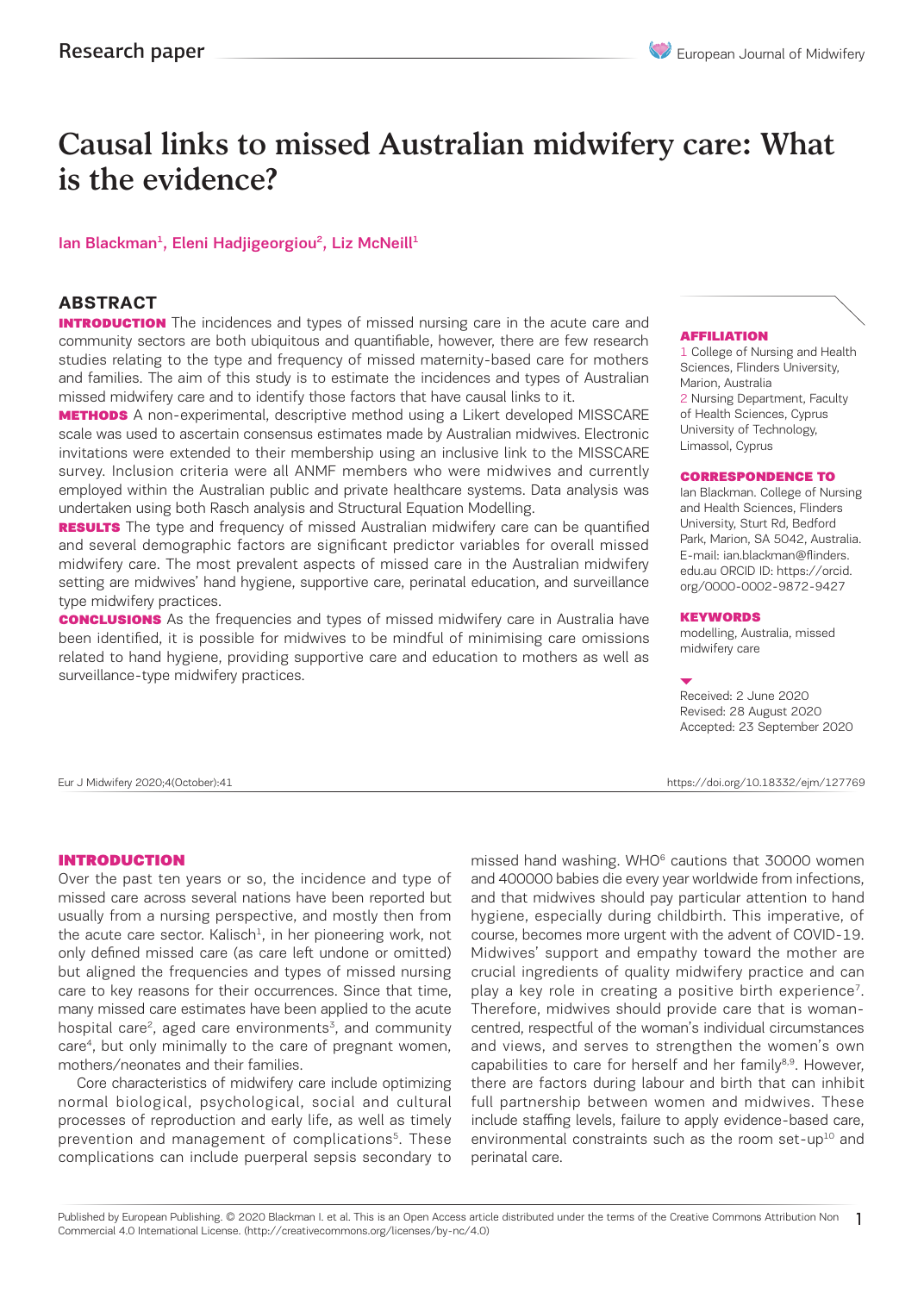Perinatal education is another core duty for midwives<sup>9</sup> as it enables effective education on labour and childbirth for new families, and has the potential to reduce psychological distress and to maximize the involvement of partners $^{11}$ . Midwives are the ideal professionals to deliver perinatal education programmes because they are a stable point of contact, approachable and accessible to address and help resolve concerns by providing immediate care in a timely way to women and their babies $^{12}$ .

The aims of the study are to first quantify and scale the frequencies and types of missed Australian midwifery care, according to the differing complexity of the consensus estimates of Australian midwives. Additionally, the study seeks to identify if missed Australian midwifery care can be predicted. In other words, if the variances of missed midwifery care scores can be explained by modelling the numerous variables, which are proposed or hypothesized to be associated with missed Australian midwifery care.

#### **METHODS**

#### **Design and setting**

A non-experimental, descriptive method using two sections of Kalisch's (2006) MISSCARE survey<sup>1</sup> was used for this study of Australian midwives. The two subsections used included: 1) seeking information about the demographic features of the Australian midwife including his/her employment settings (12 questions); and 2) exploring the different elements of missed care using 17 self-reported Likert-type survey items.

#### **Participants**

Midwife recruitment occurred through the membership of the South Australian, New South Wales, Victorian and Tasmanian branches of the Australian Nursing and Midwifery Federation (ANMF). Electronic invitations were extended to their membership using an inclusive link to the MISSCARE survey. Inclusion criteria were all ANMF members who were midwives and currently employed within the Australian public and private healthcare systems. A screening

mechanism (an initial employment question) was used to exclude midwives who were not currently employed in their respective fields. Approval for the study was obtained from the relevant university Social and Behavioural Research Ethics Committees as well as the heads of the ANMF in each of the four Australian States participating in the survey. Participant midwives were advised that the research would provide information about when midwifery care was missed, and they were free to participate or not, at any time. To maximize midwife participation, recruitment invitations were later followed up by an advertisement in an electronic newsletter distributed to all ANMF members from the targeted Australian States. Complete responses to the survey were received from 386 Australian midwives.

#### **Instrument: the missed care midwifery scale**

Our modified MISSCARE self-report survey contained 76 questions related to midwife demographics, including their healthcare setting type, and types and frequencies of missed care (omitted, postponed, or incomplete care) over three shifts of time: morning, evening, and overnight. Seventeen survey items were used to reflect midwifery care associated with monitoring mothers and babies (7 items) with the residual items exploring missed care related to their needs. A 5-point Likert scale was used to estimate the types and frequencies of missed midwifery care. As several factors used in this study were not directly observable (i.e. they were latent variables), the use of observable variables to describe them was required. Table 1 lists these latent and observed variables, all of which were derived from the midwives' MISSCARE survey.

#### Constructing the hypothetical model predicting Australian missed midwifery care

To find out which factors have an established and significant effect on the frequencies of missed midwifery care, a path model or an arrow scheme is used and diagrammatically presented in Figure 1. It is proposed/hypothesized that all variables (numbered 1 to 14 and called 'latent variables' (LV)

### *Table 1. Description of the survey items and variable names predicted to influence frequencies and types of missed midwifery care*

| Midwives' latent survey variables (LVs)                      | Name and description number of observed (indicator)<br>variables                |
|--------------------------------------------------------------|---------------------------------------------------------------------------------|
| 1 Length of clinical experience                              | Years                                                                           |
| 2 Employment sector                                          | Private hospital=1, Public hospital=2                                           |
| 3 Workplace location                                         | City hospital=1, Regional/rural setting=2                                       |
| 4 Midwives' highest education                                | Certificate=1, Registered Nurse=2, Diploma=3, Bachelor=4,<br>Masters=5, Other=6 |
| 5 Australia as the country of initial midwifery registration | $Yes=1. No=2$                                                                   |
| 6 Employment status                                          | Part-time=1, Full-time (>30 h)=2                                                |
| 7 Work roster preference                                     | Say on current roster=1, change roster=2                                        |
| 8 Own health status                                          | Excellent=1, Very good =2, Good=3, Fair=4, Poor=5                               |
| 9 Adequacy of ward staffing                                  | 100% of time=1; 75%=2; 50%=3; 25%=4; 0%=5                                       |
|                                                              | Continued                                                                       |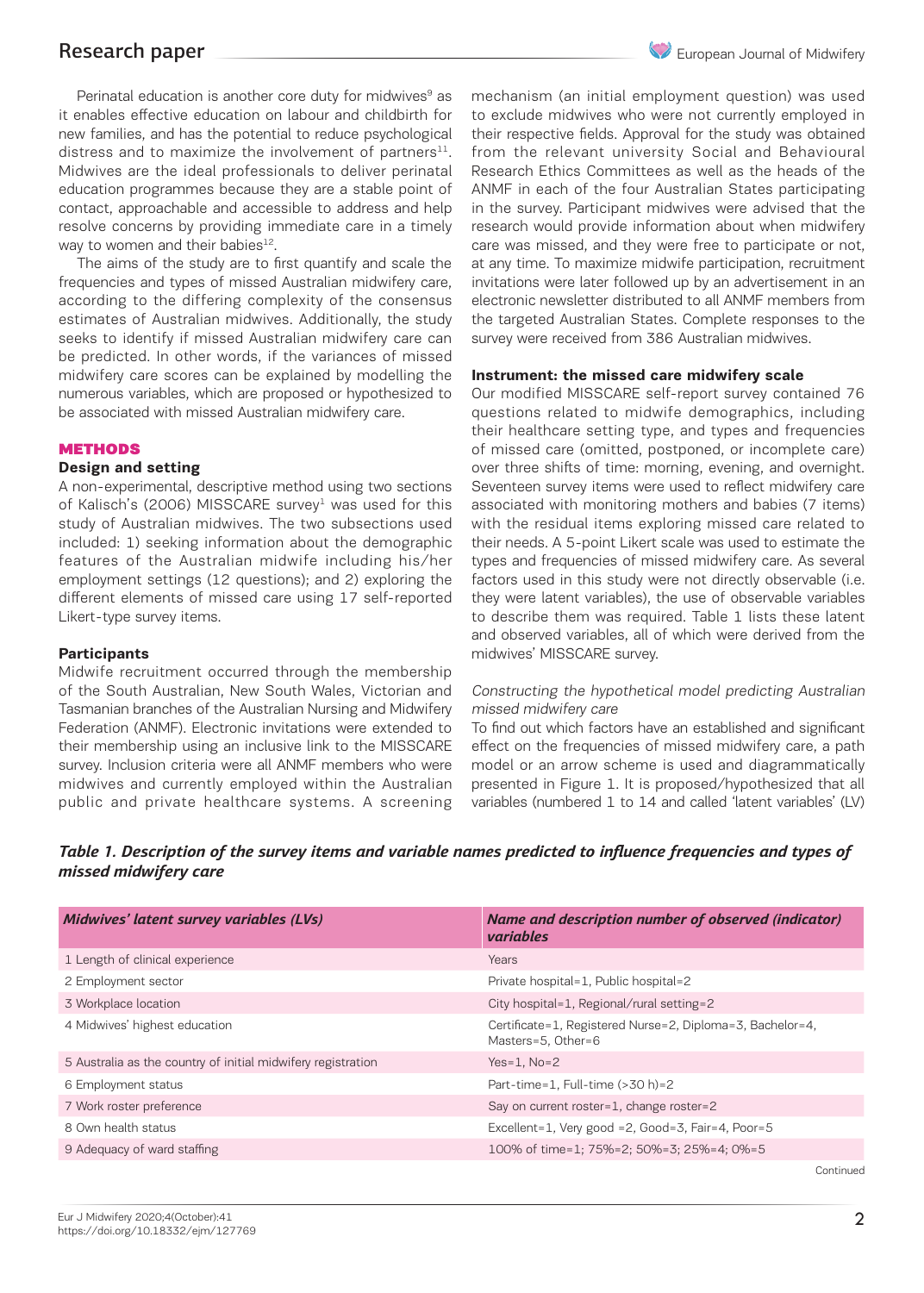# Research paper

#### *Table 1.* Continued

| Midwives' latent survey variables (LVs)                                                                                                                                                                                                    | Name and description number of observed (indicator)<br>variables                                                                                                                                                                                                                                                                                                                                                                                                  |
|--------------------------------------------------------------------------------------------------------------------------------------------------------------------------------------------------------------------------------------------|-------------------------------------------------------------------------------------------------------------------------------------------------------------------------------------------------------------------------------------------------------------------------------------------------------------------------------------------------------------------------------------------------------------------------------------------------------------------|
| 10 Work satisfaction<br>How satisfied are you in your current position?<br>How satisfied are you with the level of teamwork in your unit/ward?<br>Independent of your current position/job, how satisfied are you with being<br>a midwife? | Very satisfied=1, Satisfied=2, Not satisfied=3, Very dissatisfied=4                                                                                                                                                                                                                                                                                                                                                                                               |
| 11 Do you plan to leave your current position?                                                                                                                                                                                             | $Yes=1, No=2$                                                                                                                                                                                                                                                                                                                                                                                                                                                     |
| 12 Do you use 'rounding' as part of your work?                                                                                                                                                                                             | $Yes=1, No=2$                                                                                                                                                                                                                                                                                                                                                                                                                                                     |
| 13 Missed monitoring-based midwifery care                                                                                                                                                                                                  | 2. Undertaking vital signs as ordered<br>3. Monitoring intake & output<br>4. Full documentation of all necessary data<br>9. Bedside glucose monitoring as ordered<br>10. Focussed assessment according to patients' condition<br>12. Responds to initiated call bell/light within 5 minutes<br>14. Assesses the effectiveness of medications                                                                                                                      |
| 14 Missed treatment-related or needs based midwifery care                                                                                                                                                                                  | 1. Administering medications within 30 minutes before or after<br>scheduled time<br>5. Patient education about illness, test & diagnostic studies<br>6. Emotional support to patient and/or family<br>7. Hand hygiene/washing<br>8. Patient discharge planning & education<br>11. I/V & central line site care & assessment<br>13. PRN medication requests acted upon within 15 minutes<br>15. Skin/wound care<br>16. Patient bathing/skin care<br>17. Mouth care |
| 15 All missed midwifery care                                                                                                                                                                                                               | Total of all missed care scores <sup>a</sup>                                                                                                                                                                                                                                                                                                                                                                                                                      |

a Scale: 1=never missed, 2=rarely missed, 3=occasionally missed, 4=frequently missed, 5=always missed.



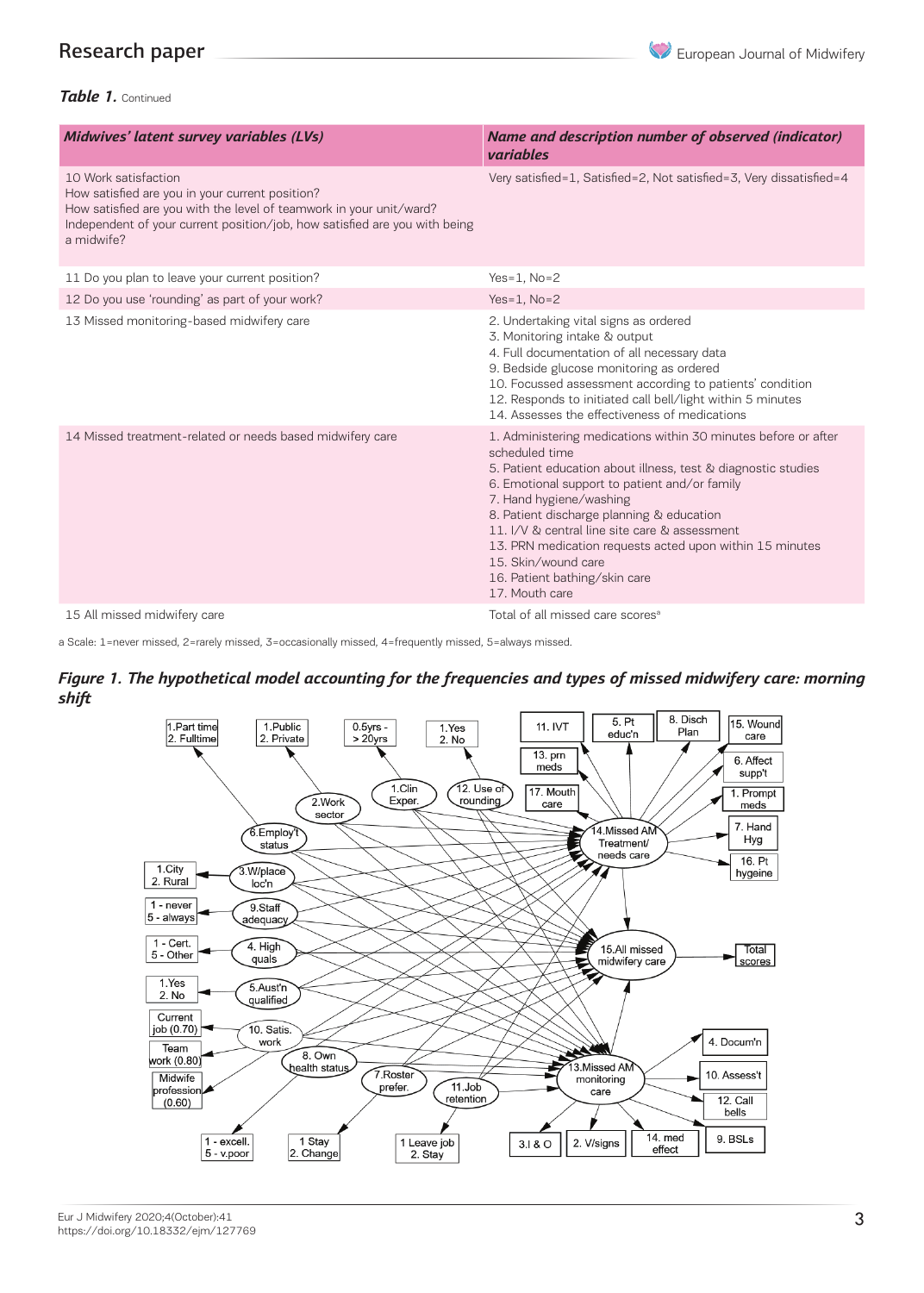# Research paper

will have some effect on the total frequencies of missed midwifery care, be it the type of workplace the midwife is employed in, staffing adequacy and job retention, for example. It is further proposed that each of the midwives' demographic factors will also influence the frequencies and types of missed surveillance or monitoring type midwifery care.

### **Statistical analysis**

The Likert-type scale used in this current study involves ordinal measures that cannot be analysed using traditional methods of statistical analysis $13$ . Instead, Rasch analysis was employed to measure the reliability indices for both the midwives' responses and for the instrument's survey items findings<sup>14</sup>. Rasch modelling, specifically the Winsteps program<sup>15</sup> was used to determine the validity of all the participants' responses. Structural equation modelling (PLS-SEM) was used to identify and highlight the significance of the relationships between variables that were thought to influence the incidences and types of missed midwifery care<sup>16</sup>. This form of multivariate analysis (PLS-SEM version 3) sets out to explain as much of the variance in the scores of the midwives' responses when rating missed midwifery care. It is in this way that the antecedent factors (or variables) can be predicted, modelled, and understood in a robust fashion<sup>17</sup>. PLS-SEM is particularly useful for analysing complex data arising from clinical settings that would otherwise make traditional analysis (such as regression) difficult to use<sup>18</sup>.

#### RESULTS

#### **Reliability of the missed care survey items**

Cronbach's alpha was not used during analysis due to its inability to determine if the missed midwifery care survey items are all measuring the same underlying construct<sup>13</sup>. Instead, Rasch analysis was used as it is able to simultaneously identify if the midwives' response patterns to the survey items was overly repetitive or if they avoided using certain scale categories<sup>19</sup>. Rasch analysis also uses two reliability indices: Person Separation Index (PSI), and Item Separation Index (ISI). These indices analyse participant and item response patterns independently of the reliability of the survey items, which Cronbach's alpha is not able to do. To demonstrate acceptable reliability, the PSI and ISI indices need to be above 2.0. Our survey values were PSI=3.16 (reliability=0.94) and ISI=8.98 (reliability=0.99), which are very acceptable reliability indices $14$ . Missing data were minimal, but to maximize data reliability, missing data were managed by using the maximum imputation method.

Table 2 highlights the patterns of demographic data outcomes from the surveyed Australian midwives. Most candidates hold an initial Australian derived midwifery registration, at post-graduate level and are well experienced in this field (16 to 20 years plus). Most midwives are employed on a part-time basis and employed in city-based public hospitals.

Figure 2 demonstrates the frequency and types of day shift missed midwifery activities, as shown by the consensus of Australian midwives.

#### **Quantifying missed midwifery care**

About 1% of the midwifery group believed that midwifery care was always missed, with another 45% of midwives estimating care to be frequently missed, and 41% of midwives indicating care was missed occasionally. Midwifery care was seen to be never missed by the remaining 13% of participants.

Figure 1 additionally demonstrates a hierarchical, interval scale of the frequencies and types of missed midwifery care providing valuable insights into the capacity of the participant midwife to care for mothers and their families. Survey items 7 and 15 are located towards the top of the missed care scale (performing hand hygiene, undertaking skin/wound care, respectively) and are the care activities most frequently missed by midwifery staff.

### *Table 2. Distribution of Australian midwives' demographic data (N=386)*

| <b>Demographic variable</b>                                   | $\mathbf n$    | %              |  |  |
|---------------------------------------------------------------|----------------|----------------|--|--|
| Length of clinical experience (years)                         |                |                |  |  |
| <1                                                            | 10             | 3              |  |  |
| $\leq$ 2                                                      | 25             | 7              |  |  |
| $3 - 4$                                                       | 27             | 7              |  |  |
| $5 - 6$                                                       | 23             | 6              |  |  |
| $7 - 8$                                                       | 20             | 5              |  |  |
| $9 - 10$                                                      | 17             | 4              |  |  |
| $11 - 15$                                                     | 42             | 11             |  |  |
| $16 - 20$                                                     | 36             | 9              |  |  |
| >20                                                           | 185            | 48             |  |  |
| <b>Employment sector</b>                                      |                |                |  |  |
| Public sector                                                 | 312            | 81             |  |  |
| Private hospitals                                             | 74             | 19             |  |  |
| <b>Workplace location</b>                                     |                |                |  |  |
| City based                                                    | 178            | 46             |  |  |
| Rural/Regionally based                                        | 122            | 31             |  |  |
| Not specified                                                 | 86             | 23             |  |  |
| Maternity staffs' highest education                           |                |                |  |  |
| <b>Enrolled Nurse</b>                                         | $\overline{7}$ | $\overline{c}$ |  |  |
| Registered General Nurse                                      | 67             | 17             |  |  |
| Bachelor Degree in Nursing/Midwifery                          | 48             | 12             |  |  |
| Graduate Diploma in Nursing/Midwifery                         | 145            | 38             |  |  |
| Master's Degree                                               | 78             | 21             |  |  |
| PhD                                                           | 5              | 1              |  |  |
| Other                                                         | 36             | 9              |  |  |
| Australia as the country of initial<br>midwifery registration |                |                |  |  |
| Yes                                                           | 339            | 88             |  |  |
| No                                                            | 47             | 12             |  |  |
| <b>Employment status</b>                                      |                |                |  |  |
| Part-time                                                     | 274            | 71             |  |  |
| Full-time                                                     | 112            | 29             |  |  |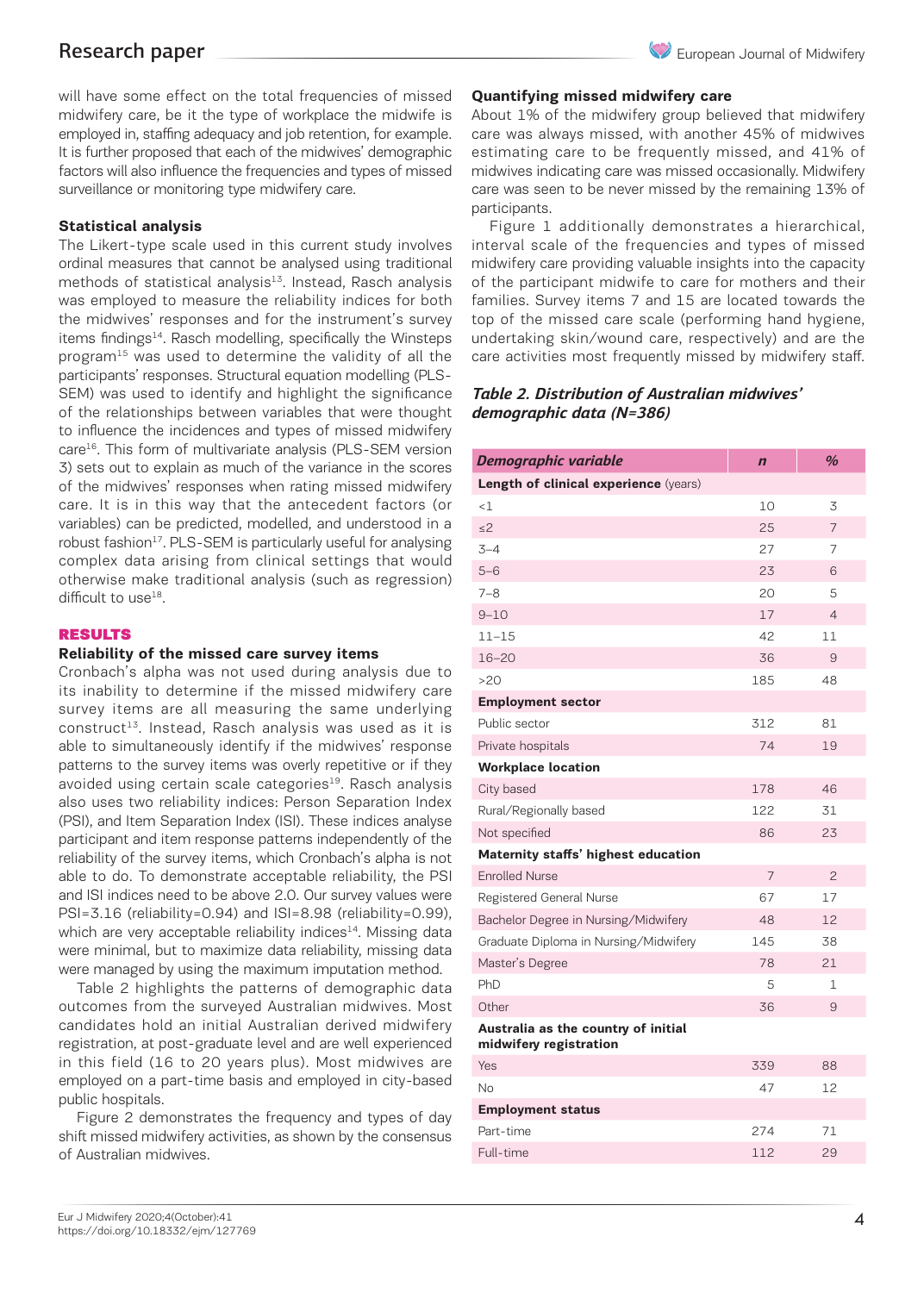## *Figure 2. Distribution of missed midwifery care based on Australian midwives' consensus*

|  | Australian midwives' beliefs about frequency and types of missed care (n=386) |
|--|-------------------------------------------------------------------------------|
|  |                                                                               |

|                                        | Care always missed ----------------------                          |  |  |
|----------------------------------------|--------------------------------------------------------------------|--|--|
| XX                                     |                                                                    |  |  |
|                                        |                                                                    |  |  |
| х                                      |                                                                    |  |  |
|                                        |                                                                    |  |  |
|                                        |                                                                    |  |  |
| x                                      |                                                                    |  |  |
|                                        |                                                                    |  |  |
| XX                                     | Care frequently missed---------<br>------------                    |  |  |
| XX                                     |                                                                    |  |  |
| x                                      |                                                                    |  |  |
| XXX                                    |                                                                    |  |  |
| <b>XXXX</b>                            |                                                                    |  |  |
| XXXXX                                  |                                                                    |  |  |
| XXX                                    |                                                                    |  |  |
| <b>XXXX</b>                            |                                                                    |  |  |
| XXXXXXXXXXXX                           | 7,15 Midwives' hand hygiene, Skin/wound care                       |  |  |
| XXXXXXXX                               |                                                                    |  |  |
| XXXXXXXX                               | 6,13 Emotional support, PRN medication<br>L                        |  |  |
| XXXXXXXXXXX                            | 9,11 Monitoring BSLs, I/V & central line site care                 |  |  |
| XXXXXXXXXXXXX                          |                                                                    |  |  |
| XXXXXXXXXXXX                           | L                                                                  |  |  |
| XXXXXXXXXXXX                           | 5,8                                                                |  |  |
| XXXXXXXXXXXXXX                         | 10, 12<br>L                                                        |  |  |
| XXXXXXXXX                              | 14,16                                                              |  |  |
| XXXXXXXXXXXX                           | Care occasionally missed--------------                             |  |  |
| XXXXXXXXXXXXX                          | $\mathbf{I}$                                                       |  |  |
| XXXXXXXXXXXXXXXXXXXXX                  | ı                                                                  |  |  |
| XXXXXXXXXXXXXXXXXX                     |                                                                    |  |  |
| XXXXXXXXXXXXXXXXX                      | 4<br>Full documentation of all necessary data                      |  |  |
| XXXXXXXXXXXXXXXXXXXX                   | з<br>Monitoring intake & output                                    |  |  |
| XXXXXXXXXXXXXXXXXXXXX                  | $\overline{\mathbf{2}}$<br>Undertaking vital signs as ordered<br>L |  |  |
| XXXXXXXXXXXXXXXX                       | L                                                                  |  |  |
| XXXXXXXXXXXXXXX                        |                                                                    |  |  |
| XXXXXXX                                | 1<br>Administering medications within 30 minutes                   |  |  |
| XXXXXXXXXX                             |                                                                    |  |  |
| <b>XXXXXXXXXXX</b>                     |                                                                    |  |  |
| XXXXX                                  |                                                                    |  |  |
| XXXXXX                                 |                                                                    |  |  |
| x                                      | Care rarely missed---                                              |  |  |
| <b>XXXXXXX</b>                         |                                                                    |  |  |
| XXX                                    |                                                                    |  |  |
| <b>XXXX</b>                            |                                                                    |  |  |
| XXXXXXXX                               |                                                                    |  |  |
| XX                                     |                                                                    |  |  |
| XXXXX                                  |                                                                    |  |  |
| XXXXX                                  |                                                                    |  |  |
| XX                                     |                                                                    |  |  |
| XX                                     |                                                                    |  |  |
| XX                                     |                                                                    |  |  |
| x                                      |                                                                    |  |  |
| XX                                     |                                                                    |  |  |
| x                                      |                                                                    |  |  |
| XXX<br>x                               |                                                                    |  |  |
| x                                      |                                                                    |  |  |
| XX                                     | Care never missed ---------------------------                      |  |  |
|                                        |                                                                    |  |  |
| Each X represents 1 Australian midwife |                                                                    |  |  |
|                                        |                                                                    |  |  |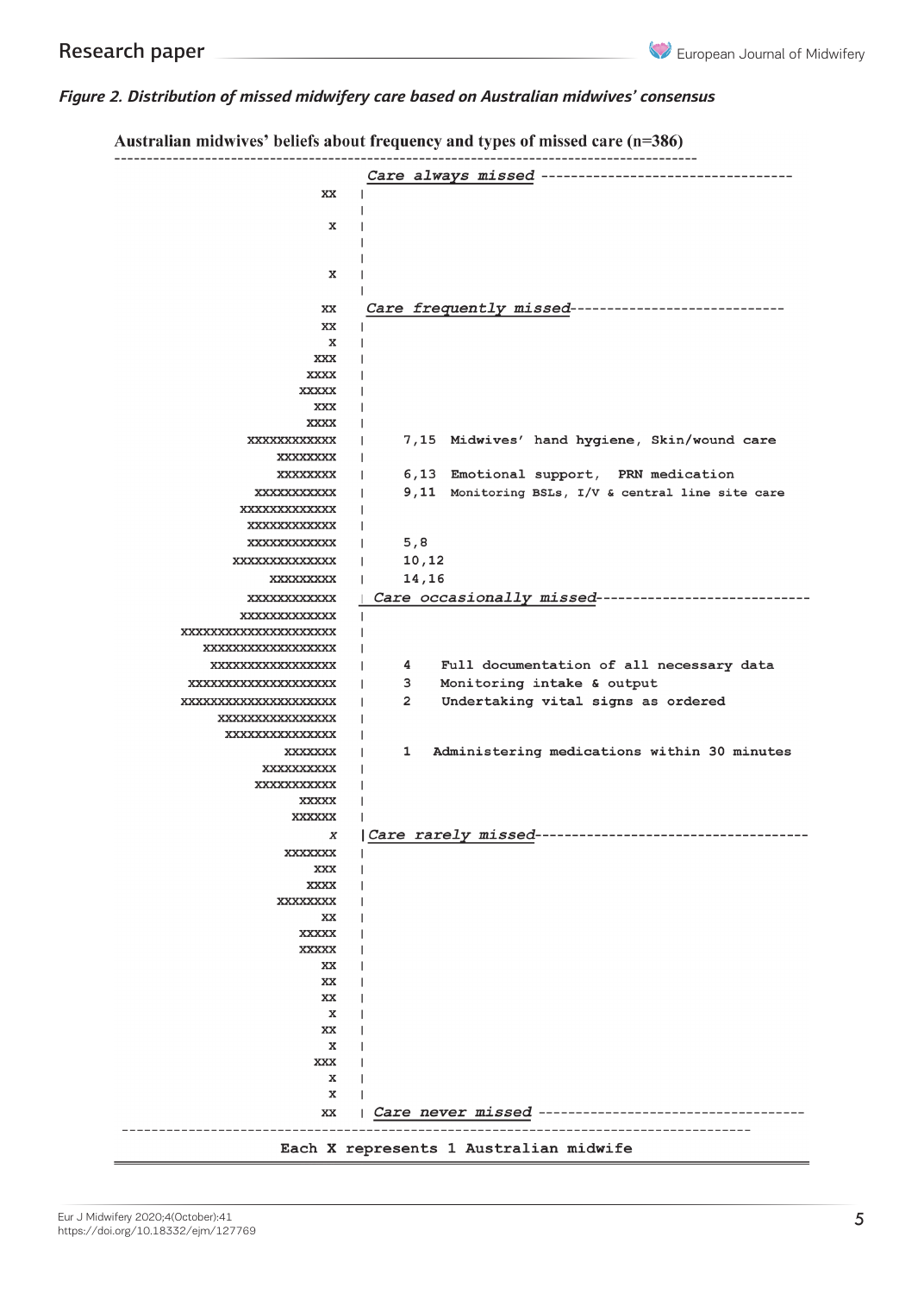

*Figure 3. Final model showing variables that predict types and frequencies of missed Australian midwifery care: morning shift* 

 $*p=0.05$ ;  $**p=0.000$ .]

As items 7 and 15 are co-located at the same level on the missed care scale, this confirms that both are missed as frequently. Providing PRN medication promptly (item 13) and providing the mother and her family with emotional support (item 6) are only marginally to be missed less frequently. Monitoring the mother's blood sugar levels and parenteral lines are cited as being missed frequently. Items 5 and 8 refer to educating the mother about any diagnostic test she may be encountering and upon discharge. It is noted that these two aspects of care are rated as being missed occasionally to frequently. Item 10 refers to the frequency in which the midwife evaluates the condition and care of the mother in her care, and this aspect is missed as frequently as is the promptness in responding to call bells (item 12). Evaluation of any medication as to its effectiveness when given to the mother (item 14) is missed as frequently as midwife-initiated bathing and skincare afforded to the mother.

Conversely, at the lower end of the interval scale in Figure 2, are those aspects of midwifery care missed the least often. In hierarchical order, they include administering prescribed medications promptly (item 1) taking observations (item 2), monitoring fluids (item 3) and documenting care given (item 4). These last aspects of care are thought to be missed occasionally.

### **Predicting different variables' influence on missed midwifery care**

Figure 3 shows the final outcomes of the hypothetical model as tested against the Australian midwives' beliefs about the care that they had missed. Of the 14 variables that were believed to influence the frequencies of missed midwifery care, ten latent variables (LV) remain as statistically significant variables for predicting overall missed midwifery care. Workplace location (LV3), staff qualification (LV4), staff health status (LV8) and the use of rounding (LV12) were not statistically significant at predicting missed midwifery care, so they were subsequently removed from the final missed midwifery care model. Figure 3 shows both the direct and indirect effects of the variables on Australian missed midwifery care.

It can be seen from Figure 3 that four variables have direct influence on all missed Australian midwifery care scores (as shown by the four bold arrows arriving at LV15). Variances in the total missed midwifery care scores are equally divided by the influences of two major variables: the frequencies needs-based missed care (LV14), and surveillance or monitoring-type missed midwifery care (LV13). Importantly, missed opportunities in surveillance type midwifery care (LV13) additionally exert a direct effect on the frequency of omitted needs-based midwifery care (LV14). The years of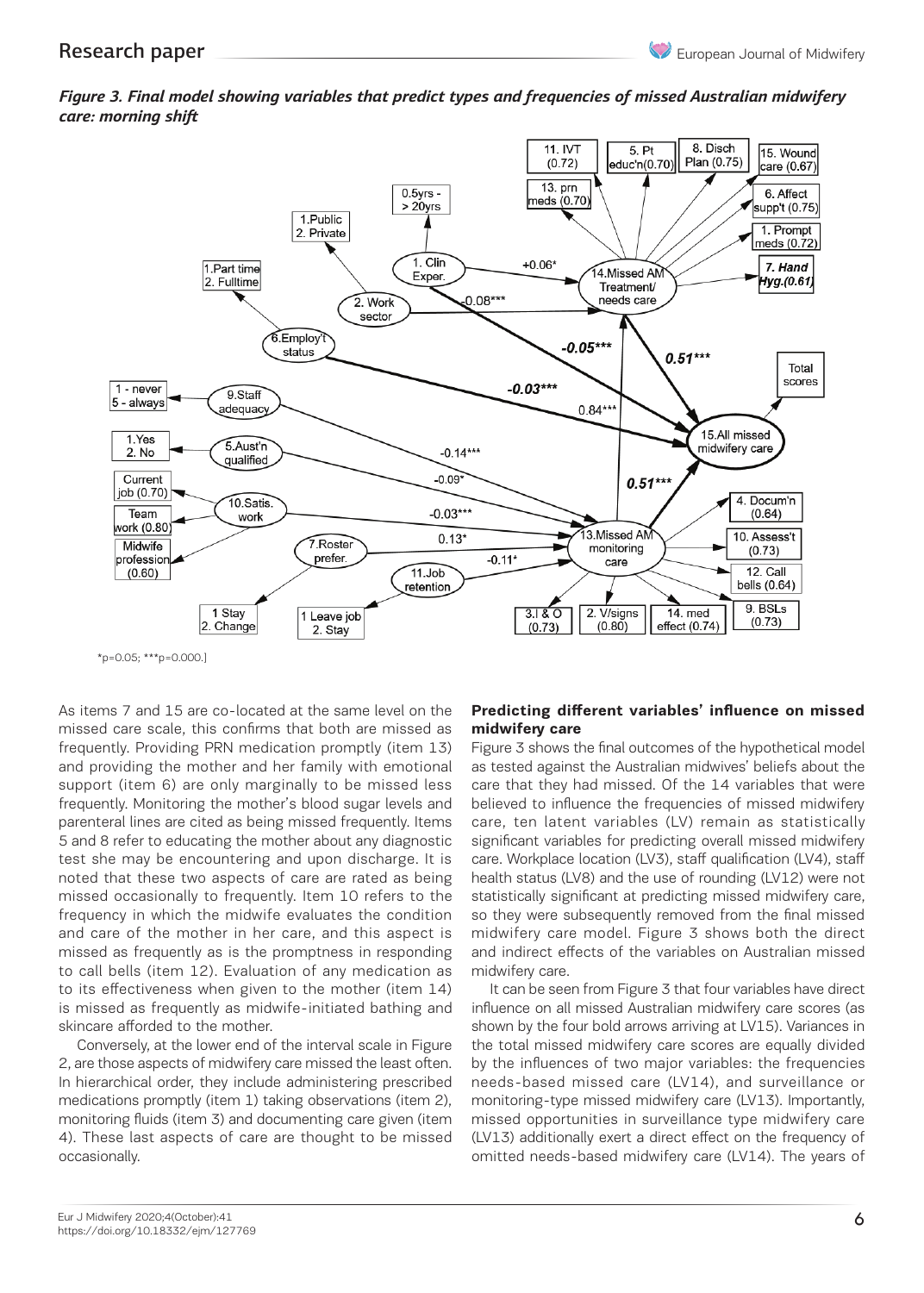midwifery clinical experience (LV1) as a factor in accounting for missed midwifery care is significant in two related ways. Staff with longer years of clinical experience indicate that needs-based midwifery care, specifically, is most likely to be omitted. Still, it is the more novice midwives who suggest that all incidences of midwifery care are missed overall. All aspects of missed midwifery care are more likely to be reported as being missed by full-time staff (LV6) compared to midwives working under 30 hours per week. Needs-based midwifery care (LV14) is reported to be more frequently missed according to public hospital midwifery staff compared to their colleagues working within the private sector (LV2). Missed surveillance type midwifery care is in turn directly impacted on by perceived adequacy of staff on the midwifery wards (LV9), where perceived insufficient staff numbers account for more missed care. This is particularly so for midwives who were qualified in Australia (LV5) and by those midwives who are dissatisfied with the level of teamwork and with their current job overall (LV10). Lastly, midwives who are both happy with their roster arrangements and who do not indicate an intention to leave their current work (LVs 7 and 11) are accounting for more missed care than midwives who wish to leave their work and would prefer a roster change to their current arrangements.

### **DISCUSSION**

Findings reveal that the most prevalent aspects of missed care in the Australian midwifery setting are midwives' hand hygiene, supportive care, perinatal education and surveillance type midwifery practices. These omissions are discussed in the context of the different demographic factors that have demonstrated a significant effect on missed care.

### **Midwives' hand hygiene**

Effective and timely hand hygiene is the important intervention against hospital acquired infections and remains a barrier to delivering high-quality and safe care in health facilities. In maternity settings, inadequate hand hygiene practices during perinatal care negatively affect the health of both mothers and neonates. This is consistent with WHO<sup>6,20</sup>, which documented that low hand hygiene protocol is an acute stumbling block to achieving quality of care. Thus, it is crucial that all midwives wash their hands before and after midwifery care and after being exposed to bodily fluids. This study has shown that it is the more experienced midwives working in the public sector who are least likely to miss hand hygiene compared to their younger counterparts and those employed in the private maternity care environments. However, up to 70% of health workers do not adhere to recommended hand hygiene practices, according to WHO<sup>20</sup>. One study indicates that the rates of hand washing were low amongst doctors and suggests that there is a need for regular education of doctors and provision of better facilities for hand washing<sup>21</sup>. This is relevant for novice midwives and private hospital staff too, as was shown in this study, where the younger and privately employed midwives were more likely to miss hand hygiene.

Poor compliance with hand hygiene protocols has historically been strongly associated with structural barriers, including overcrowding, high patient loads and understaffing<sup>22</sup>, limited time $23$ , and inadequate infrastructure $24$ . However, in one observational study conducted in six midwifery settings in Nigeria, five women were observed from the onset of labour through to delivery of the placenta. Hand hygiene infection risk was estimated for all procedures requiring aseptic technique compared with adherence to proper hand hygiene protocol and potential recontamination events. Data analysis identifies that adherence to proper hygiene protocol was observed more in the morning compared to afternoon and night shifts<sup>25</sup>. The hand hygiene of midwives is the cornerstone of quality care and hand hygiene protocols are a critical component of infection prevention strategies and the minimization of maternal and neonatal mortality rates. Additionally, in the current pandemic of COVID-19, midwives are facing enormous challenges, proper hand washing with soap and water for at least 20 seconds is vital for effective infection prevention and control measures. Hand hygiene is crucial for ensuring that health facilities do not become hubs of COVID-19 transmission and reducing healthcareassociated infections from other pathogens. Midwives must be provided with the resources and training required to implement good hand hygiene practices to respond to the pandemic and to maintain essential perinatal services safely<sup>26</sup>.

#### **Perinatal education**

The transition to parenthood is a potentially vulnerable time for a mother's mental health, as approximately 9–21% of Australian women experience depression and/or anxiety at this time27. Furthermore, the absence of adequate maternal social support further exacerbates the risk of developing depression<sup>28</sup>. This is particularly true for women who have insufficient partner support or are exposed to violence, who come from a non-English speaking background, and have a low socio-economic status<sup>29</sup>. During the more immediate period of the pregnancy, if the mother's level of anxiety is significant or if she has feelings of being unsupported, this in turn can lead to stress during labor, with a concomitant release of excessive beta-endorphins which in turn inhibit oxytocin release. Additionally, the secretion of epinephrine and norepinephrine (flight or fight hormones) can also simultaneously inhibit oxytocin, making both labor and the birth longer and more difficult $30,31$ . While the biggest risk factor for the development of post-natal depression is being depressed during the pre-natal period, midwives need to be ready to assess changes in mood during all stages of pregnancy. Being able to differentiate between alterations to the mothers' affective state, and its significance for the development of depression, is dependent on the midwives' knowledge of the different stages of pregnancy and severity of affective changes. Emotional lability and tearfulness are typical for most mothers in the immediate postpartum period requiring staff re-assurance, but its prolongation and deeper intensity of mood may herald the onset of postnatal depression and a more dynamic response<sup>32</sup>. While one of the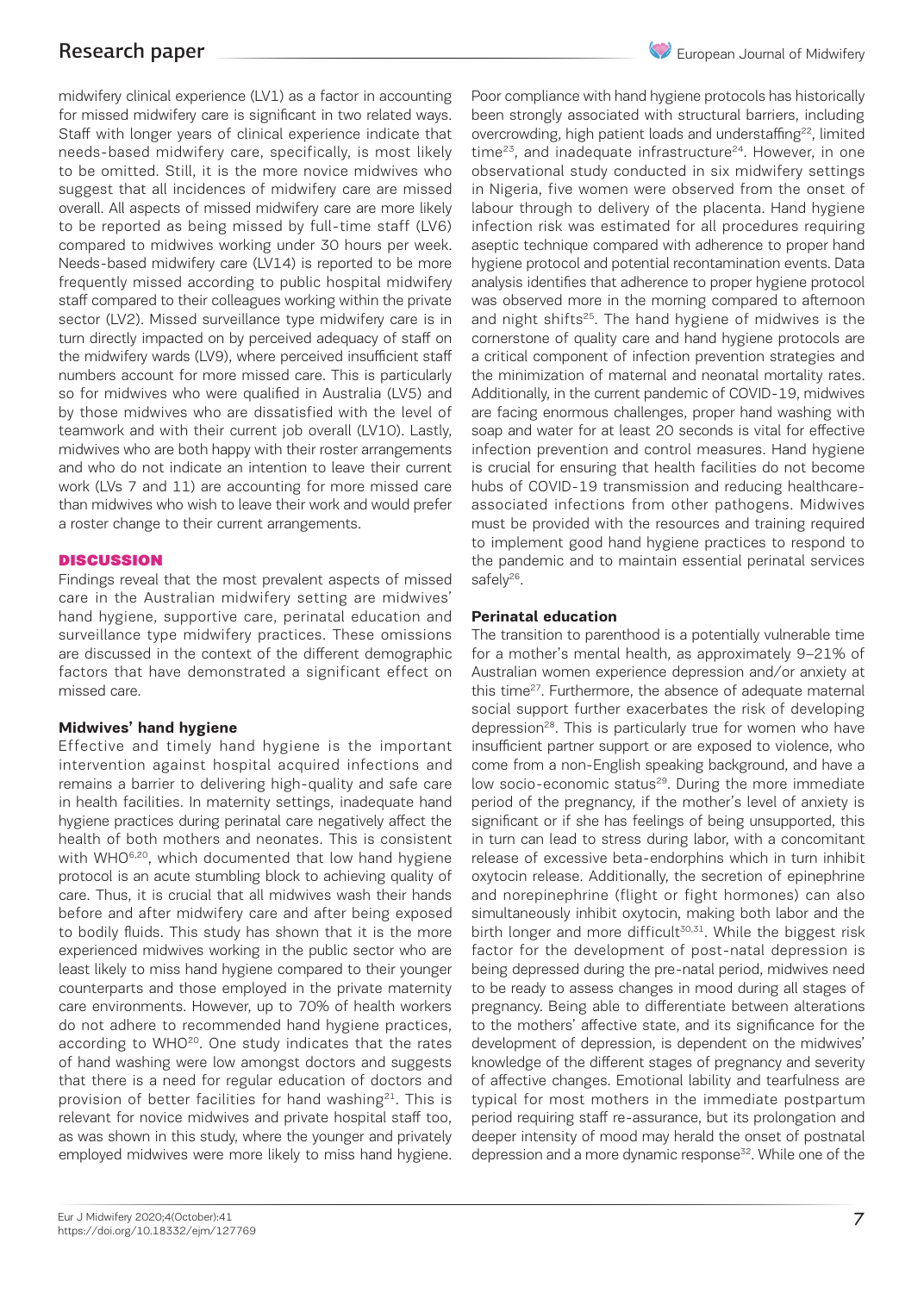# Research paper

key features of both ante and post-natal depression is its congruence between the mothers' statements of sadness and their physical expression of depressed behaviour, the midwives' health assessment skills and an improved ability to recognize anxiety or depression can be enhanced with the use of different tools that seek to identify the mothers' underlying affect, such as the Edinburgh Post Natal Depression Scale<sup>33</sup> and the Mood Disorders Scale<sup>34</sup>.

Current literature suggests that there may be also no link between the nature and degree of support offered to mothers by their midwives<sup>7</sup>. These authors suggest that while midwives themselves do not always agree about what is actually involved in providing mothers with emotional support, generally midwives see their role of providing emotional support as essentially focussing on assisting with a normal birthing experience and increasing the mother's confidence in care of her baby. Conversely, the mother's pivotal expectations of a midwife are for someone who listens to them, shows respect, acceptance, and provides clear information<sup>35,36</sup>. The Australian Nurses and Midwifery Board<sup>37</sup>, the Australian College of Midwives<sup>38</sup> and the ICM9 have similar expectations of both parties cited here, suggesting that midwives are required to be truly present with a woman in labor, to be empathic with the mother as she undergoes the deep sensations and emotions of birthing, while administering appropriate care, kindness and compassion. A key component to emphasize here is the targeted development of the midwives' use of empathy as a mechanism for providing support to the mothers. Midwives can better demonstrate empathy through the therapeutic use of self; by being present not just physically, by providing continuity of care, but by being present psychologically too. Empathy can be facilitated when the midwife uses appropriate self-disclosure to facilitate the relationship through trust development and by acknowledging the circle of care that exists by being inclusive with the mother's family. One study suggests that meeting the emotional needs in another person necessitates a healthcare professional's own emotional involvement, which has the potential to cause emotional stress in healthcare professionals<sup>39</sup>. Increased trust and support have been found in the antenatal continuity of care to be fundamental to a midwife's role and have been seen to decrease birth trauma and fear of childbirth<sup>40</sup>, but also affect the post-natal outcomes of both the mother and child41. Whilst many venues have policies on post-birth care plans, e.g. education of the woman and her family, there appear to be minimal practice examples<sup>42</sup>. However, in many countries, midwives are offered antenatal education without taking into consideration of the woman's personal context and it is limited to the two months before childbirth and with an emphasis on the provision of information during pregnancy $12$ .

Significant decreases in post-natal length of stays in hospital present limited opportunities to provide post-natal education and undertake discharge planning<sup>43</sup>. Decreased post-natal time, increasing staffing pressures and emotionally stressed midwives contribute to high attrition and to missed care<sup>44</sup>. This situation is also exacerbated

when midwives are not satisfied with their work, team roles or roster preference, hastening a desire to leave their current employment and mounting further pressure on staffing levels. This study has also shown that missed care, as it relates to post-natal education and discharge planning, is in turn influenced by the frequency of other types of missed midwifery care such as monitoring care of mothers and babies. What in effect happens is that a cascade of missed maternity care occurs; when there are multiple deficits in monitoring-based care, needs-based care is affected also, including post-natal education and discharge planning<sup>45</sup>. Midwives need to offer early and realistic information about parenting skills and more support and help for the postnatal period. Creating a parenthood education program that suits all participants, with their various expectations and  $needs<sup>12</sup>$ , is a major challenge.

#### **Surveillance or monitoring-type missed care**

This type of missed care includes midwives failing to undertake ongoing re-assessment (or evaluation) of the mother and responding to call bells, which were noted to be issues of frequently missed midwifery care. This study also demonstrated that midwives that had not obtained their qualifications locally, were not happy with their job and current roster were more likely to miss this cluster of midwifery care. One British study of mothers who presented with excessive postpartum blood loss, showed that that this arose because of the midwives' lack of assessment or evaluation of a mother experiencing perineal and vaginal tears secondary to a shoulder dystocia<sup>45</sup>. Another study, in Australia, indicated that midwives were indeed so frustrated with the disruption in the continuity of the care, due the continual call-bell use, that they had redesigned their work so call bells were to be used for emergency use only<sup>46</sup>.

#### **Limitations**

While this study captured a significant number of consensus estimates from Australian midwives, its findings are not generalizable because they may not be reflective of the wider Australian midwifery population. The findings are, however, persuasive of missed midwifery practices, as the study was undertaken when there was likely to be a maximum complement of midwifery staff in the clinical area to provide care, i.e. during the day shift and where the variance of missed care may increase when there are reduced number of staff over different shifts.

#### CONCLUSIONS

Decreasing maternity-based missed care involves not only working with current midwives but also changing the mindset of future graduates of midwifery. Increased focus on undergraduate midwifery educational activities such as strengthening the importance of care continuity, by reflective writing and advancing midwifery education including perinatal health experience, enables students to develop occupational competence<sup>47,48</sup> with the potential to a decrease in missed care events in the future. The findings may be useful to advise midwifery curricula and inform the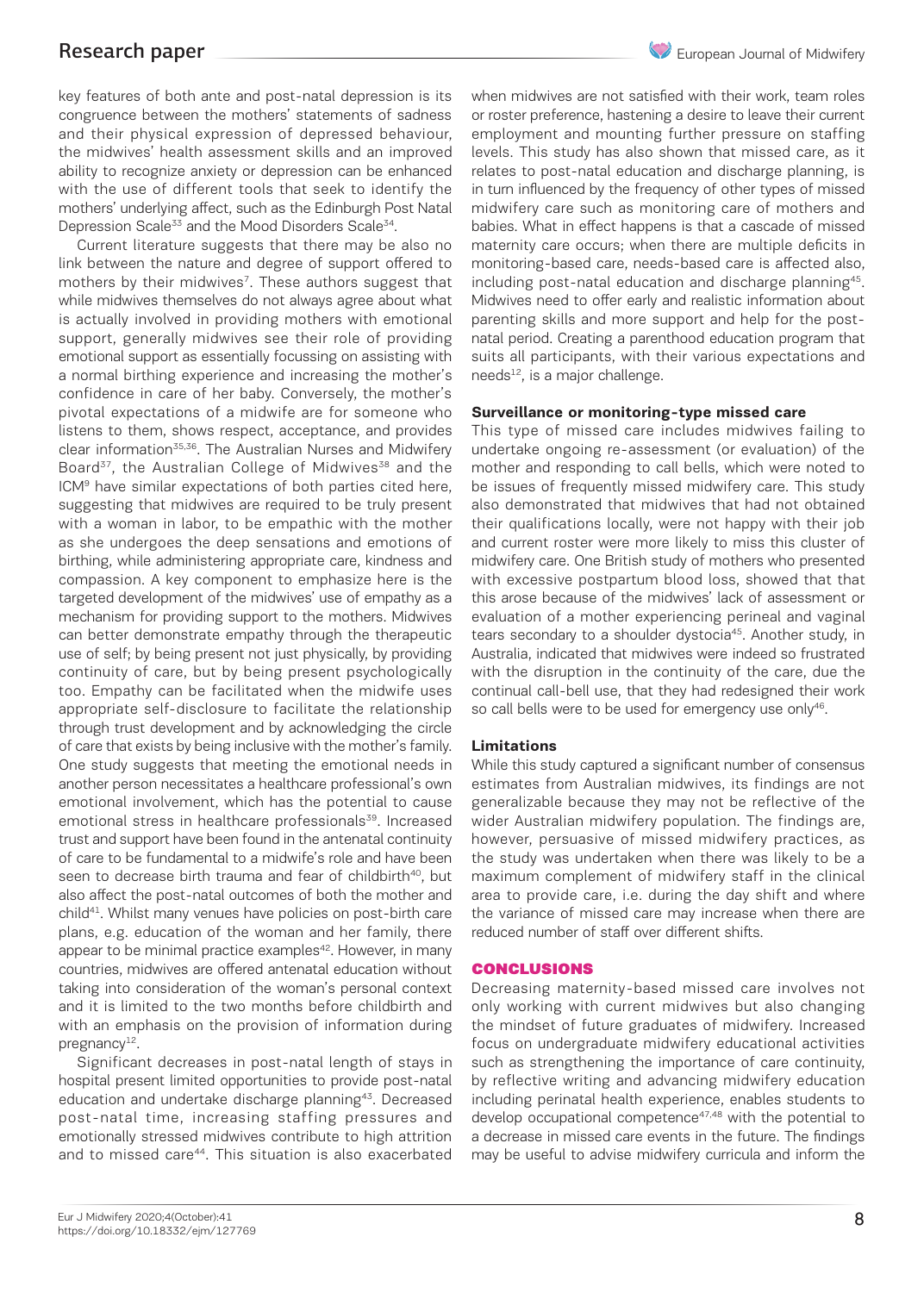theoretical and skills-based practical education of midwifery students.

### REFERENCES

- 1. Kalisch B. Missed nursing care: a qualitative study. J Nurs Care Qual. 2006;21(4):306-313. doi:10.1097/00001786-200610000-00006
- 2. Blackman I, Henderson J, Willis E, et al. 2015. Factors influencing why nursing care is missed. J Clin Nurs. 2015;24(1-2):47-56. doi:10.1111/jocn.12688
- 3. Blackman I, Henderson J, Weger K, Willis E. The Casual Links associated with Missed Residential Aged Care. J Nurs Manag. 2019. doi:10.1111/jonm.12889
- 4. Phelan A, McCarthy S, Adams E. Examining missed care in community nursing: A cross section survey design. J Adv Nurs. 2018;74(3):626-636. doi:10.1111/ jan.13466
- 5. Horton R, Astudillo O. The power of midwifery. Lancet. Sep;384(9948):1075-1076. doi:10.1016/S0140- 6736(14)60855-2
- 6. World Health Organization. Clean Care is Safer Care: WHO guidelines on hand hygiene in health care. Geneva, Switzerland: World Health Organization. https://apps.who.int/iris/bitstream/ handle/10665/44102/9789241597906\_eng.

pdf;jsessionid=FD8C8BECF7

- 0B714FE6C4A99158126070?sequence=1. Accessed August 28, 2020.
- 7. Gair S, Moloney S. Empathy and spiritual care in midwifery practice: Women contributing to women's enhanced birth experiences. Women Birth. 2015;28(4):323-328. doi:10.1016/J.WOMBI.2015.04.009
- 8. Bradfield Z, Hauck Y, Duggan R, Kelly M. Midwives' perceptions of being 'with woman': a phenomenological study. BMC Pregnancy Childbirth. 2019;19:363. doi:10.1186/s12884-019-2548-4
- 9. Australian College of Midwives. Philosophy & Values. https://www.midwives.org.au/midwifery-philosophyvalues. Accessed March 10, 2020.
- 10. Seibold C, Miller M, Hall J. Midwives and women in partnership: the ideal and the real. Aust J Adv Nurs. 1999;17(2):21-27. PMID:10723280.
- 11. Roch G, Da Silva R, de Montigny G, et al. Impacts of online and group perinatal education: a mixed methods study protocol for the optimization of perinatal health services. BMC Health Serv Res. 2018;18(1):382. doi:10.1186/s12913-018-3204-9
- 12. Artieta-Pinedo I, Paz-Pascual C, Grandes G, Espinota M. Framework for the establishment of a feasible, tailored, and effective perinatal education programme. BMC Pregnancy Childbirth. 2017;17(1):58. doi:10.1186/ s12884-017-1234-7
- 13. Sitjsma K. On the use, the misuse, and the very limited usefulness of Cronbach's Alpha. Psychometrika. 2009;74(1):107-120. doi:10.1007/s11336-008- 9101-0
- 14. Boone W, Staver JR, Yale M. Rasch analysis in Human Sciences. Dordrecht, Netherlands: Springer Netherlands;

2014. doi:10.1007/978-94-007-6857-4

- 15. Linacre JM. Rasch measurement software [computer program]. Version 4.5.4. Beaverton, Oregon: Winsteps; 2012.
- 16. Hansmans KW, Ringle C. Smart PLS Manual. Version 3.0. Hamburg, Germany: University of Hamburg; 2004. http://somphdclub.weebly.com/ uploads/2/3/8/5/23854145/3\_smartpls\_user\_guide. pdf. Accessed August 28, 2020.
- 17. Hair J, Hult G, Ringle C, Sarstedt M. A Primer on Partial Least Squares Structural Equation Modelling. 2nd ed. Los Angeles, CA: SAGE Publications; 2016.
- 18. Haenlein M, Kaplan AM. A beginner's guide to partial least squares (PLS) analysis. Understanding Statistics. 2004;3:283-297. doi:10.1207/s15328031us0304\_4
- 19. Bond T, Fox C. Applying the Rasch Model: Fundamental Measurement in the Human Sciences. 3rd ed. Abingdon, United Kingdom: Routledge; 2015.
- 20. World Health Organisation. Clean Care is Safer Care: The evidence for clean hands. Geneva, Switzerland: World Health Organization. https://www.who.int/gpsc/ country\_work/en/. Accessed March 10, 2020.
- 21. Alex-Hart B, Opara P. Handwashing practices amongst health workers in a teaching hospital. Am J Infect Dis. 2011;7(1):8-15. doi:10.3844/ajidsp.2011.8.15
- 22. Kuzu N, Ozer F, Aydemir S, Zencir M, Yalçın AN. Compliance with hand hygiene and glove use in a university-affiliated hospital. Infect Control Hosp Epidemiol. 2005;26(3):312-315. doi:10.1086/502545
- 23. Pittet D. Hand hygiene: Improved standards and practice for hospital care. Curr Opin Infect Dis. 2003;16(4):327- 335. doi:10.1097/00001432-200308000-00004
- 24. Zingg W, Holmes A, Dettenkofer M, et al. Hospital organization, management, and structure for prevention of health-care-associated infection: A systematic review and expert consensus. Lancet Infect Dis. 2015;15(2):212-224. doi:10.1016/S1473- 3099(14)70854-0
- 25. Buxton H, Flynn E, Oluyinka O, et al. Hygiene During Childbirth: An Observational Study to Understand Infection Risk in Healthcare Facilities in Kogi and Ebonyi States, Nigeria. Int J Environ Res Public Health. 2019;16(7):1301. doi:10.3390/ijerph16071301
- 26. Singh K. Promote hand hygiene to save lives and combat COVID-19. New Delhi, India: World Health Organization, WHO Regional Office for South-East Asia; 2020. https://www.who.int/southeastasia/news/ detail/04-05-2020-promote-hand-hygiene-to-savelives-and-combat-covid-19. Accessed August 28, 2020.
- 27. McLeish J, Redshaw M. Mothers' accounts of the impact on emotional wellbeing of organized peer support in pregnancy and early parenthood: a qualitative study. BMC Pregnancy Childbirth. 2017;17(1):28. doi:10.1186/s12884-017-1220-0
- 28. Littleton H, Breitkopf C, Berenson A. Correlates of anxiety symptoms during pregnancy and association with perinatal outcomes: a meta-analysis. Am J